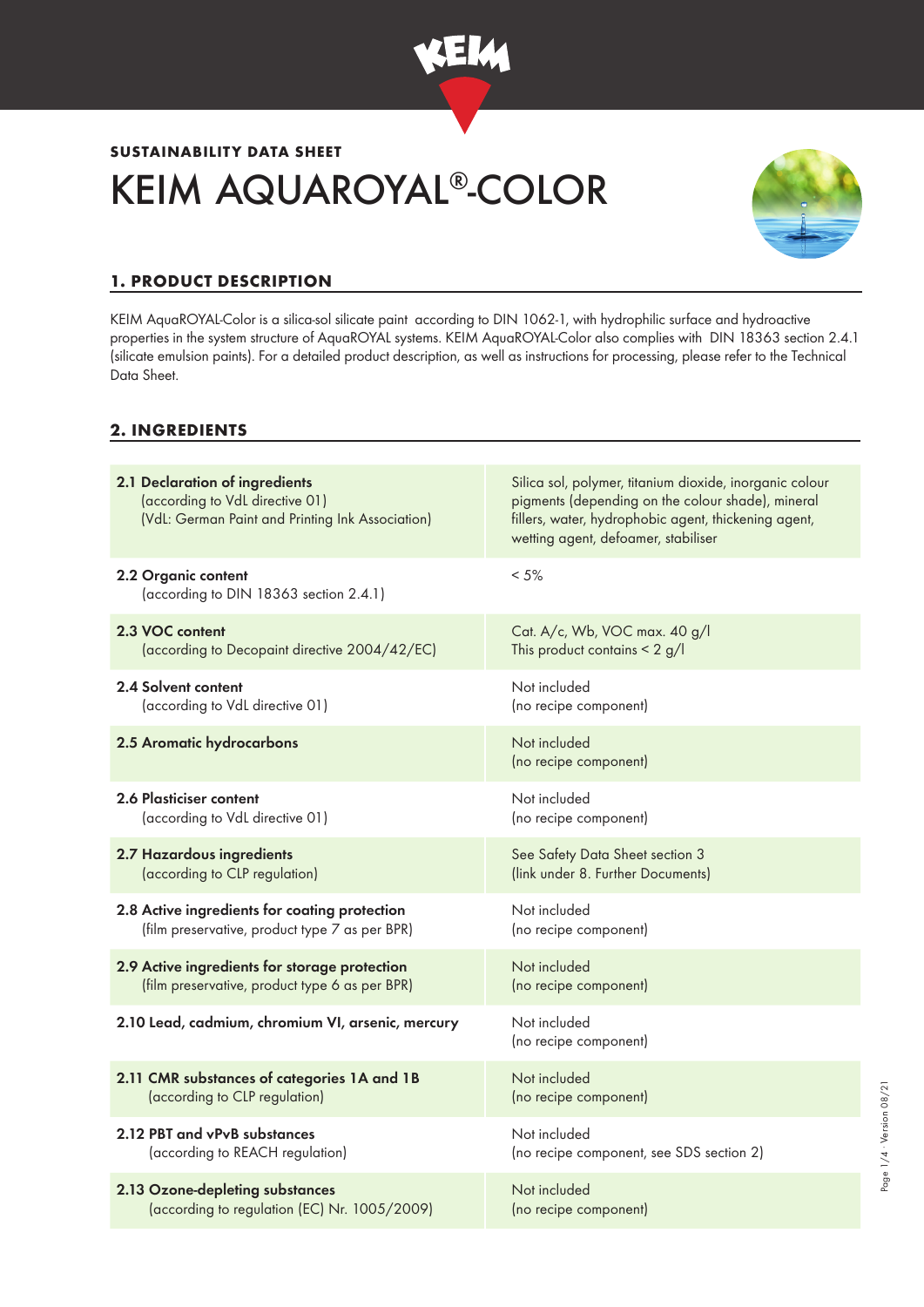a sa kacamatan ing Kabupatèn Kabupatèn Kabupatèn Kabupatèn Kabupatèn Kabupatèn Kabupatèn Kabupatèn Kabupatèn K

| 2.14 Formaldehyde/formaldehyde depot substances<br>(emission test chamber)                                                                          | Not specified                                                         |
|-----------------------------------------------------------------------------------------------------------------------------------------------------|-----------------------------------------------------------------------|
| 2.15 Compliance with the limitation of emissions<br>of the titanium dioxide industry (according to<br>directive 92/112/EEC or directive 2010/75/EU) | Yes                                                                   |
| 2.16 Halogenated organic compounds                                                                                                                  | See Safety Data Sheet section 12<br>(link under 8. Further Documents) |

# **3. TEST REPORTS / EXPERT REPORTS / CERTIFICATIONS / LOGOS**

| 3.1 Test reports                                                                                                                               | On request                                                                          |
|------------------------------------------------------------------------------------------------------------------------------------------------|-------------------------------------------------------------------------------------|
| 3.2 Export reports                                                                                                                             | <b>Environmental Product Declaration (EPD)</b><br>(link under 8. Further Documents) |
| 3.3 Product code / GISCODE                                                                                                                     | <b>BSW40</b>                                                                        |
| 3.4 Certifications / Logos<br>A2-s1, d0<br>(EN 13501-1)<br>nichtbrennbar<br>non-combustible<br>100%<br><b>HFM</b><br>www.blauer-engel.de/uz140 |                                                                                     |

#### **4. INFORMATION FOR BUILDING CERTIFICATION AS PER DGNB\***

| 4.1 Product group<br>(ENV 1.2)                                             | Coating materials for mineral surfaces outdoors like for<br>example concrete, masonry, mineral mortars and fillers,<br>ETICS, wallpaper (facade wallpaper), gypsum plaster<br>boards etc. |
|----------------------------------------------------------------------------|-------------------------------------------------------------------------------------------------------------------------------------------------------------------------------------------|
| 4.2 VOC content<br>(according to directive 2004/42/EC)                     | $< 2$ g/l                                                                                                                                                                                 |
| 4.3 Dilutability with water<br>(according to directive 2004/42/EC)         | Yes                                                                                                                                                                                       |
| 4.4 Product-specific life cycle assessment values<br>(ENV 1.1 and ENV 2.1) | According to EPD                                                                                                                                                                          |
| <b>4.5 Quality level</b><br>(ENV 1.2)                                      | Coatings on mainly mineral substrates outdoors:<br>Complies with quality level $4 - \sqrt{OC} \le 40 \frac{g}{l}$<br>according to VdL directive 01                                        |
| 4.6 Product-specific life cycle<br>(ECO 1.1)                               | 15 Years (according to BNB: National rating system<br>for sustainable building)                                                                                                           |
| 4.7 Safety and risks of failure<br>(SOC 1.7)                               | No negative impact, since no halogens contained                                                                                                                                           |
| 4.8 Cleaning instruction<br>(PRO 1.5, PRO 2.2)                             | See Technical Data Sheet<br>(link under 8. Further Documents)                                                                                                                             |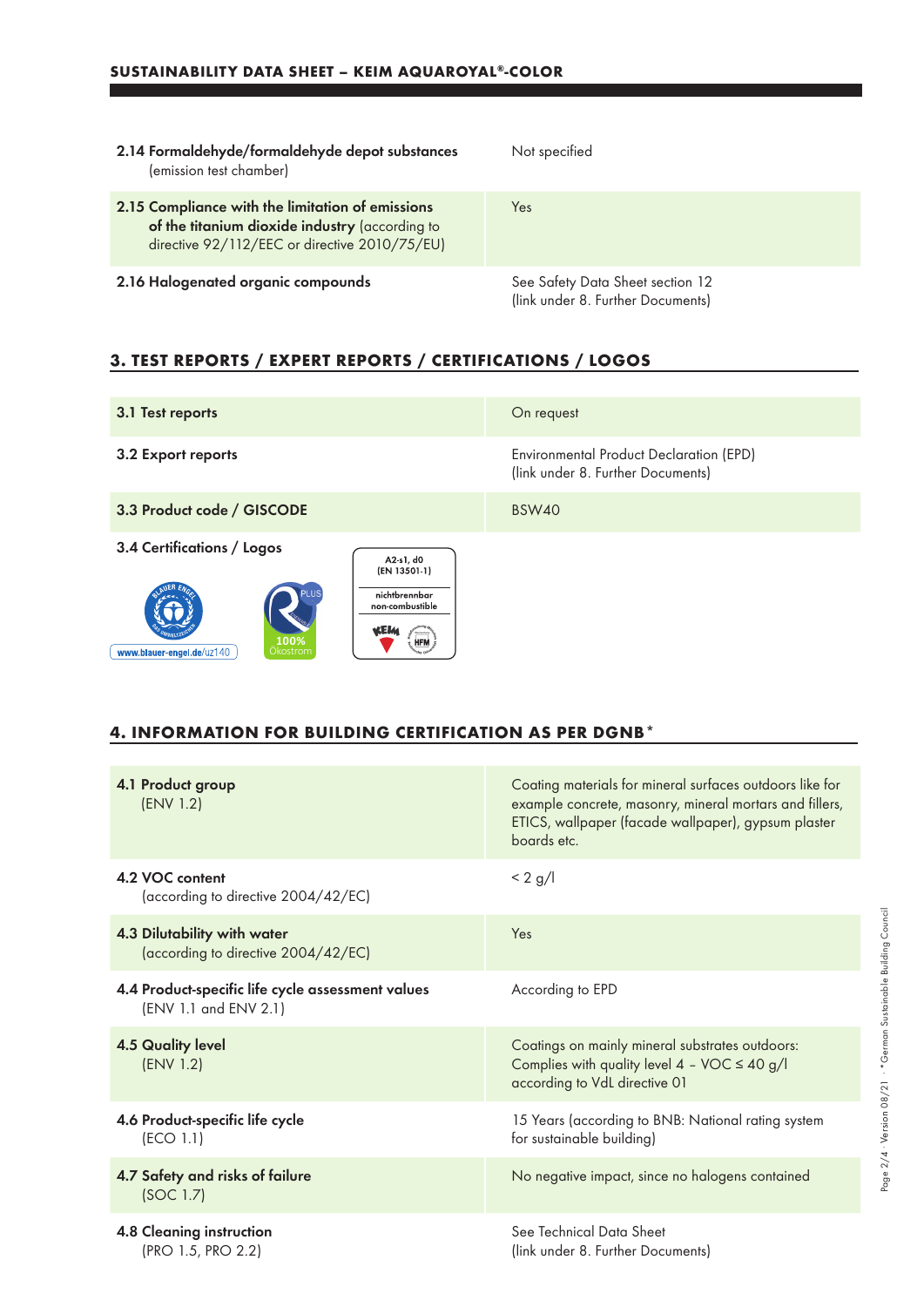## **5. INFORMATION ON SUITABILITY ACCORDING TO LEED 2009**

| 5.1 Product group<br>(EQ4.2)                                                                                | <b>Flat Topcoat</b>                                                                                                                                                                                                                                                                                                                                                                                                                                                                                  |
|-------------------------------------------------------------------------------------------------------------|------------------------------------------------------------------------------------------------------------------------------------------------------------------------------------------------------------------------------------------------------------------------------------------------------------------------------------------------------------------------------------------------------------------------------------------------------------------------------------------------------|
| <b>5.2 VOC</b><br>(as per SCAQMD Rule 1113, Architectural Coatings,<br>rules in effect on February 5, 2016) | $< 2$ g/l (limit value $< 50$ g/l)                                                                                                                                                                                                                                                                                                                                                                                                                                                                   |
| 5.3 VOC limit fulfilled                                                                                     | Yes                                                                                                                                                                                                                                                                                                                                                                                                                                                                                                  |
| 5.4 Recycling rate<br>(from post-consumer sources) (MR4)                                                    | KEIM AquaROYAL-Color can achieve the service life of<br>the building components. KEIM AquaROYAL-Color does<br>not have a real after-use phase. The final disposal is<br>carried out in conjunction with the building components<br>via building rubble. If it is pure building rubble, recycling<br>takes place in accordance with national regulations.<br>Normally, building rubble is crushed and returned to<br>the economic cycle as a substitute for fillers (road<br>construction, concrete). |
| 5.5 Recycling rate<br>(from production-relevant sources) (MR4)                                              | 0%                                                                                                                                                                                                                                                                                                                                                                                                                                                                                                   |
| 5.6 Fast renewable raw materials<br>(MR 6)                                                                  | 0%                                                                                                                                                                                                                                                                                                                                                                                                                                                                                                   |
| <b>5.7 Regional materials</b><br>(MR <sub>5</sub> )                                                         | Not specified                                                                                                                                                                                                                                                                                                                                                                                                                                                                                        |
| 5.8 Production site<br>(MR <sub>5</sub> )                                                                   | Keimfarben GmbH, Keimstraße 16, 86420 Diedorf                                                                                                                                                                                                                                                                                                                                                                                                                                                        |

### **6. MANAGEMENT SYSTEMS AND CORPORATE CERTIFICATIONS**

6.1 Quality and environmental management The manufacturing /marketing company is certified according to:

- DIN EN ISO 9001
- DIN EN ISO 14001
- Energy audit according to DIN EN 16247-1

#### **7. SAFETY INSTRUCTIONS**

7.1 See Safety Data Sheet (link under 8. Further Documents)